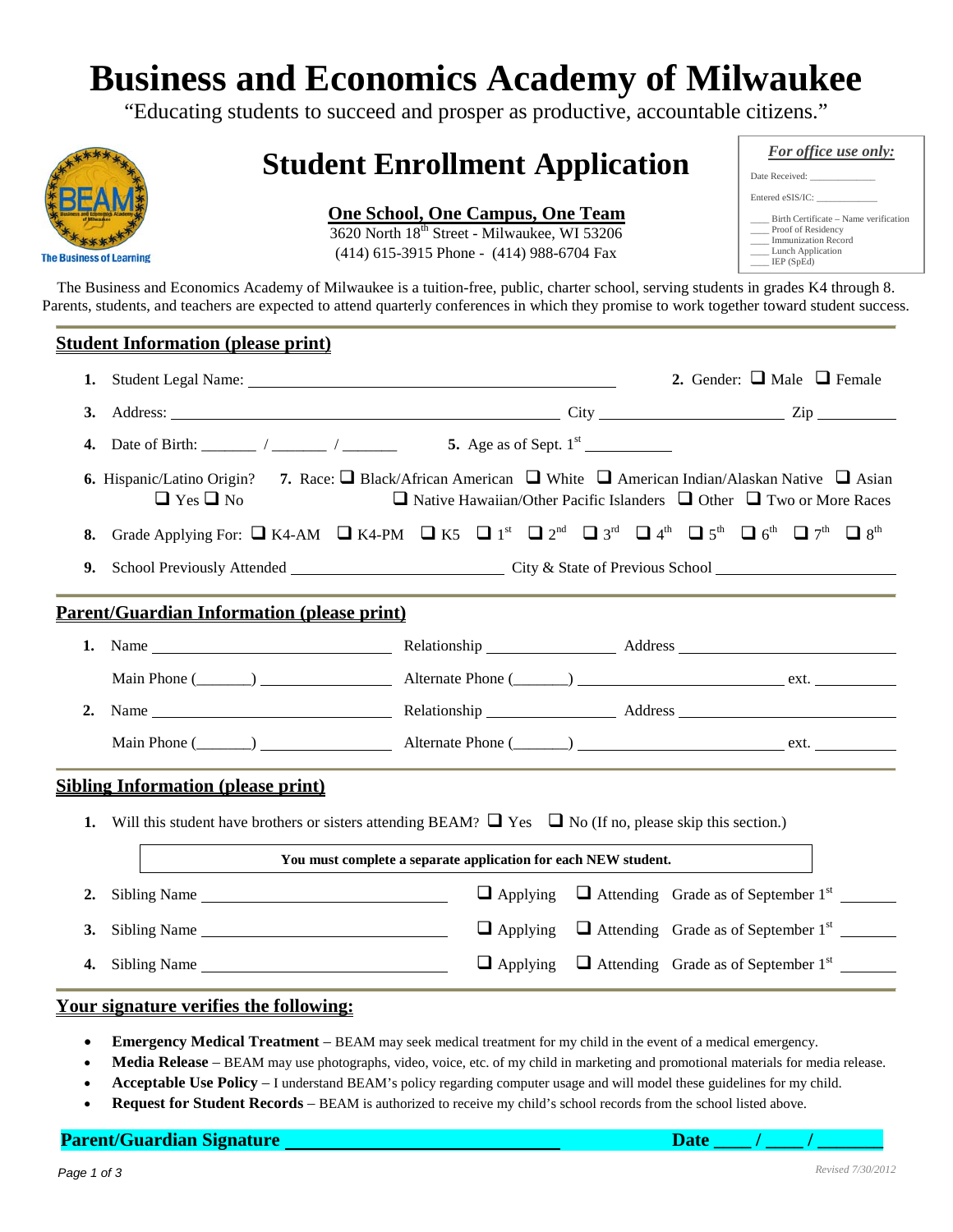|                  |                                                                                                                                                                                                                                |                                                |                         | Student Name:                                       |  |
|------------------|--------------------------------------------------------------------------------------------------------------------------------------------------------------------------------------------------------------------------------|------------------------------------------------|-------------------------|-----------------------------------------------------|--|
|                  | <b>Emergency Information and Treatment</b>                                                                                                                                                                                     |                                                |                         |                                                     |  |
| 1.               | Is this student covered by medical insurance? $\Box$ Yes $\Box$ No                                                                                                                                                             |                                                |                         |                                                     |  |
| 2.               | Name of Doctor:                                                                                                                                                                                                                |                                                |                         |                                                     |  |
| 3.               |                                                                                                                                                                                                                                |                                                |                         | Special Medical Precautions:                        |  |
| 4.               | Allergies to Medication: University of the Contract of the Contract of the Contract of the Contract of the Contract of the Contract of the Contract of the Contract of the Contract of the Contract of the Contract of the Con |                                                |                         |                                                     |  |
| 5.               | In case of an emergency, the following individuals may be contacted and my child released to their custody:                                                                                                                    |                                                |                         |                                                     |  |
|                  | <b>Relationship to Student</b><br><b>Name</b>                                                                                                                                                                                  | <b>Phone Number(s)</b>                         |                         |                                                     |  |
|                  |                                                                                                                                                                                                                                |                                                |                         |                                                     |  |
|                  | 2.                                                                                                                                                                                                                             |                                                |                         |                                                     |  |
|                  |                                                                                                                                                                                                                                | <u> The Communication of the Communication</u> |                         | <u> 1989 - Johann Stoff, amerikansk politiker (</u> |  |
|                  |                                                                                                                                                                                                                                |                                                |                         |                                                     |  |
|                  |                                                                                                                                                                                                                                |                                                |                         |                                                     |  |
|                  | <b>Health Information</b>                                                                                                                                                                                                      |                                                |                         |                                                     |  |
|                  |                                                                                                                                                                                                                                |                                                |                         |                                                     |  |
|                  | 1. Please check any health condition currently affecting your child.<br>$\Box$ ADHD/ADD<br>$\square$ Diabetes                                                                                                                  |                                                | $\Box$ Lead Poisoning   |                                                     |  |
|                  | $\Box$ Anemia<br>$\Box$ Eczema                                                                                                                                                                                                 |                                                | $\Box$ Seizure Disorder |                                                     |  |
|                  | $\Box$ Heart Condition<br>$\Box$ Asthma                                                                                                                                                                                        |                                                | □ Sickle Cell Disease   |                                                     |  |
|                  | $\square$ NONE                                                                                                                                                                                                                 |                                                |                         |                                                     |  |
|                  | 2. Does this child have any allergies to: $\Box$ Food $\Box$ Animals                                                                                                                                                           |                                                | $\Box$ Environment      | $\Box$ Other:                                       |  |
|                  |                                                                                                                                                                                                                                |                                                |                         |                                                     |  |
|                  | 3. Please explain the level of intensity and any medications used for allergies:                                                                                                                                               |                                                |                         |                                                     |  |
|                  |                                                                                                                                                                                                                                |                                                |                         |                                                     |  |
|                  | Prescriptions for medications must be kept in the school office with a written Authorization                                                                                                                                   |                                                |                         |                                                     |  |
|                  | and Consent to Administer Medication form must be completed by the child's doctor.                                                                                                                                             |                                                |                         |                                                     |  |
|                  |                                                                                                                                                                                                                                |                                                |                         |                                                     |  |
|                  |                                                                                                                                                                                                                                |                                                |                         |                                                     |  |
|                  |                                                                                                                                                                                                                                |                                                |                         |                                                     |  |
|                  |                                                                                                                                                                                                                                |                                                |                         |                                                     |  |
|                  | <b>Dismissal Information</b>                                                                                                                                                                                                   |                                                |                         |                                                     |  |
| 1.               | Does this student have permission to walk home alone after school? $\Box$ Yes $\Box$ No                                                                                                                                        |                                                |                         |                                                     |  |
| $\overline{2}$ . | Will this student be picked up after school? $\Box$ Yes $\Box$ No                                                                                                                                                              |                                                |                         |                                                     |  |
| 3.               |                                                                                                                                                                                                                                |                                                |                         |                                                     |  |
|                  | Only K4 students can have a separate pick-up and drop-off address.<br>➤                                                                                                                                                        |                                                |                         |                                                     |  |
|                  |                                                                                                                                                                                                                                |                                                |                         | Drop-off:                                           |  |
|                  |                                                                                                                                                                                                                                |                                                |                         |                                                     |  |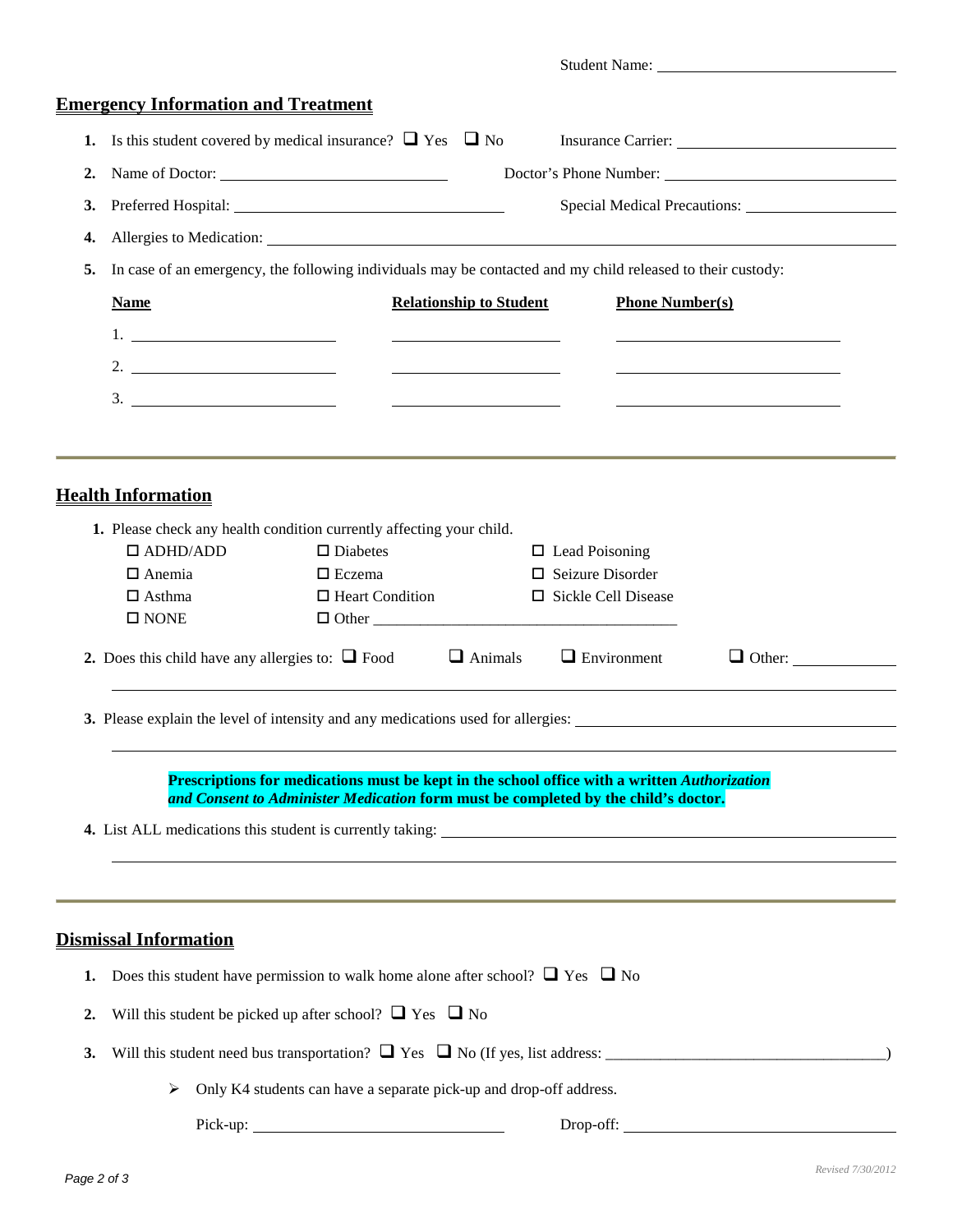Student Name:

#### **Special Services Information**

- **1.** Has this student received *Early Intervention Services* (birth to three programs)?  $\Box$  Yes  $\Box$  No
- **2.** Has this student ever been screened for *Special Education Services*?  $\Box$  Yes  $\Box$  No  $\Box$  Did not meet criteria
- **3.** Do you have any special education concerns about this student?  $\Box$  Yes  $\Box$  No  $\Box$  Referral in progress If "Yes" please explain:
- **4.** Does this student have a current Individual Education Plan (IEP) for Special Education Services?  $\Box$  Yes  $\Box$  No
	- If "Yes" please check the category below.
		- $\Box$  Autism (AUT)  $\Box$  Significant Developmental Delay (SDD)
		- $\Box$  Cognitive Disability (CD)  $\Box$  Specific Learning Disability (LD)
		-
		-
		- $\Box$  Other Health Impairment (OHI)  $\Box$  Visual Impairment (VI)
		- $\Box$  Emotional/Behavioral Disability (EBD)  $\Box$  Speech and Language (SPL)  $\Box$  Hearing Impairment (HI)  $\Box$  Traumatic Brain Injury (TBI)
			-

**5.** Does this student receive services under Section 504 of the 1973 Rehabilitation Act?  $\Box$  Yes  $\Box$  No  $\Box$  Not Sure

#### **Social Support Information**

The following questions will help to determine whether this student qualifies for federal aid programs:

| <b>1.</b> Does the student speak a language other than English? $\Box$ Yes $\Box$ No If yes, what language(s)? |  |
|----------------------------------------------------------------------------------------------------------------|--|
|----------------------------------------------------------------------------------------------------------------|--|

**2.** Is a language other than English spoken in the home?  $\Box$  Yes  $\Box$  No If yes, what language(s)?

- **3.** Do you currently reside with another family, or a person other than family, or in a temporary housing facility?  $\Box$  Yes  $\Box$  No
- **4.** Do you live in federally subsidized housing?  $\Box$  Yes  $\Box$  No

#### **Media Release**

The Business and Economics Academy of Milwaukee actively engages in multiple print and broadcast media projects. Our goal is to promote and publicize the accomplishments of the students via awards, competitions, human interest stories, and other events that highlight the many successes which occur at the school. Only students authorized by your signature below will be considered for these projects.

#### **Recruitment Information**

| How did you hear about us? $\Box$ Radio $\Box$ Newspaper $\Box$ TV $\Box$ Mailing $\Box$ Flyer $\Box$ Meeting |                      |              |  |  |  |
|---------------------------------------------------------------------------------------------------------------|----------------------|--------------|--|--|--|
|                                                                                                               | $\Box$ Friend/Family | $\Box$ Other |  |  |  |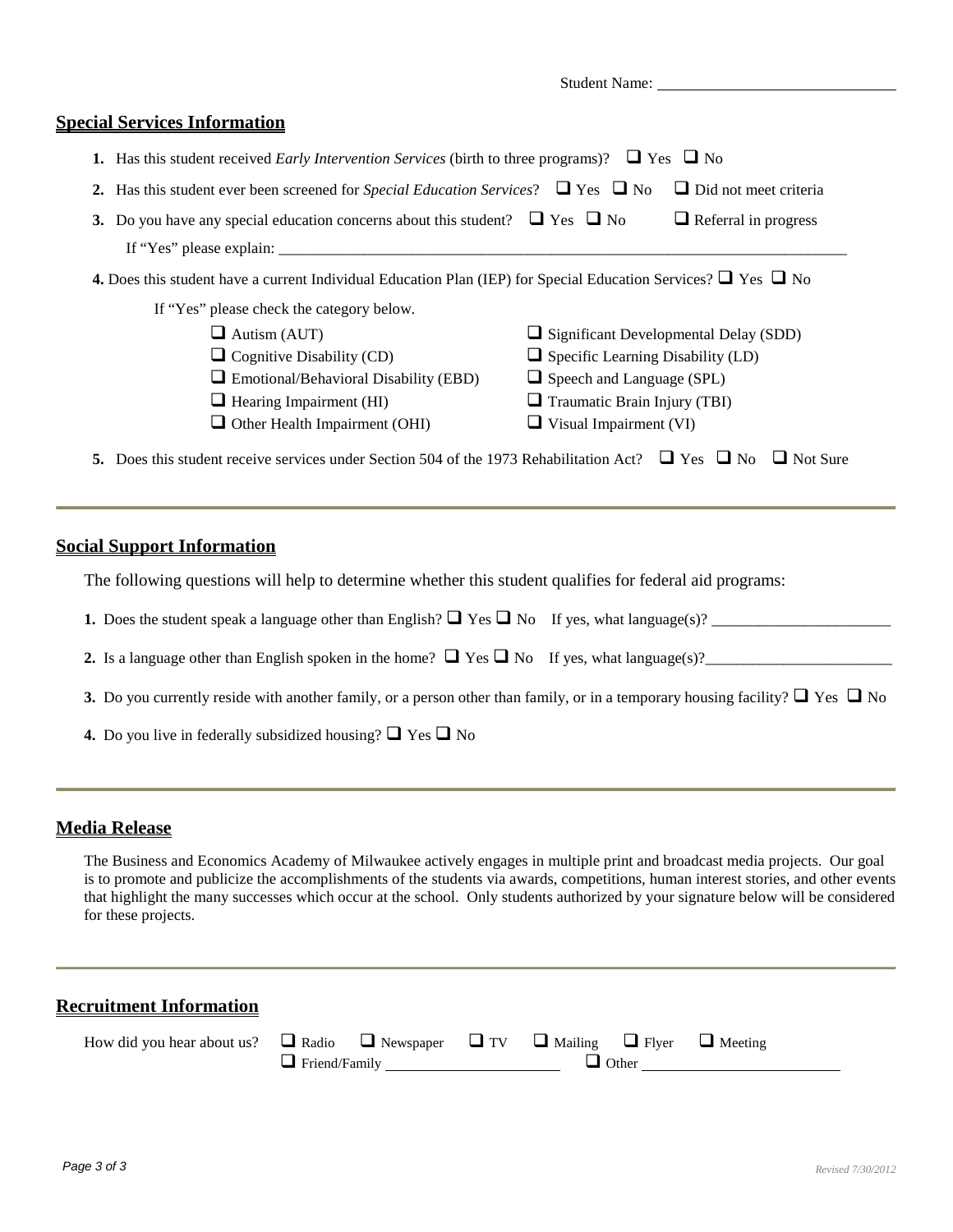

# Supply Lists

#### **Pre- Kindergarten (K4)**

- Large backpack labeled with child's name
- 1 doz. beginner pencils
- 1 box large crayons
- 1 odorless dry erase marker (thin)
- 1 community snack to share (box of graham crackers, cereal, crackers, etc.)
- 1 large box of tissues (Kleenex)
- Zip loc bags, 1 large box and 1 small box
- 1 box washable markers
- 4 glue sticks solid
- Disinfecting wipes
- 2 spiral notebooks
- **Extra change of clothes, doesn't have to be a uniform**

#### **First Grade**

- 1 doz. beginner pencils
- Large pink pencil eraser
- 1 box of 24 crayons
- 1 box markers (washable)
- 1 pack of odorless dry erase markers
- 1 Scissors (blunt tip)
- 3 2 pocket folders
- 2 spiral notebooks
- 2 large boxes of Kleenex
- Backpack to carry to and from school
- School box for supplies (8"x5")
- 1 box of colored pencils
- 1 bottle of glue
- Disinfecting wipes
- 1 small bottle of hand sanitizer
- 1 box of sandwich size Ziploc bags
- 1 box of gallon size Ziploc bags
- **Extra change of clothes, doesn't have to be a uniform**

#### **Third Grade**

- 3 doz. sharpened #2 pencils
- 2 large erasers
- Box of 16 or 24 crayons
- 1 box of colored pencils
- 1 box of markers- wide point
- 2 packs of wide line loose-leaf paper
- 3 individual plain colored pocket folders
- 2 black/blue pens
- 4 (8-1/2x11) spiral bound notebooks (various colors)
- 2 glue sticks
- 1 ruler
- 1 box of Kleenex
- 1 container of hand sanitizer
- 1 box/pouch for school supplies

#### **Kindergarten (K5)**

- 2 2 pocket poly folders with 3 prongs
- Large backpack labeled with child's name
- 1 box large crayons
- 1 package of stickers
- 1 community snack to share (box of graham crackers, cereal, crackers, etc.)
- 1 large box of tissues (Kleenex)
- Zip loc bags, 1 large box and 1 small box
- 1 box washable markers
- 4 glue sticks solid
- 1 bottle of Elmer's glue
- 1 doz. beginner pencils
- Disinfecting wipes
- 2 spiral notebooks
- 1 pack of odorless dry erase markers (thin)
- **Extra change of clothes, doesn't have to be a uniform**

#### **Second Grade**

- 3 spiral bound notebooks (8"x1/2x11)
- 2 doz. sharpened yellow #2 pencils (no mechanical pencils)
- 2 boxes of Kleenex
- 2 large erasers
- Crayons (no more than a box of 24)
- 1 box of markers
- 2 solid glue sticks (large)
- 1 bottle of glue
- 1 highlighter
- 1 Scissors
- 1 pencil sharpener
- School box (8"x5") for school supplies
- 12" ruler-centimeter/inches
- 5 plain individual pocket folders (1 yellow, 1 red, 1 blue,1 green, 1 purple) - no decorative
- 1 box of sandwich size Ziploc bags

#### **Fourth Grade**

- 1 scissors
- 3 doz. sharpened #2 pencils
- 2 large erasers
- Box of 16 or 24 crayons
- 1 box of colored pencils
- 1 box of markers- wide point
- 2 packs of wide line loose-leaf paper
- 5 individual plain colored pocket folders (various solid colors like red, green, yellow, blue, purple, and orange) - no decorative

*Revised 7/30/2012*

- 2 black/blue pens
- 6 (8-1/2x11) spiral bound notebooks (various colors)
- 2 yellow highlighters
- 2 glue sticks
- 1 ruler
- 1 pencil sharpener
- 1 box of Kleenex
- 1 container of hand sanitizer
- 1 box/pouch for school supplies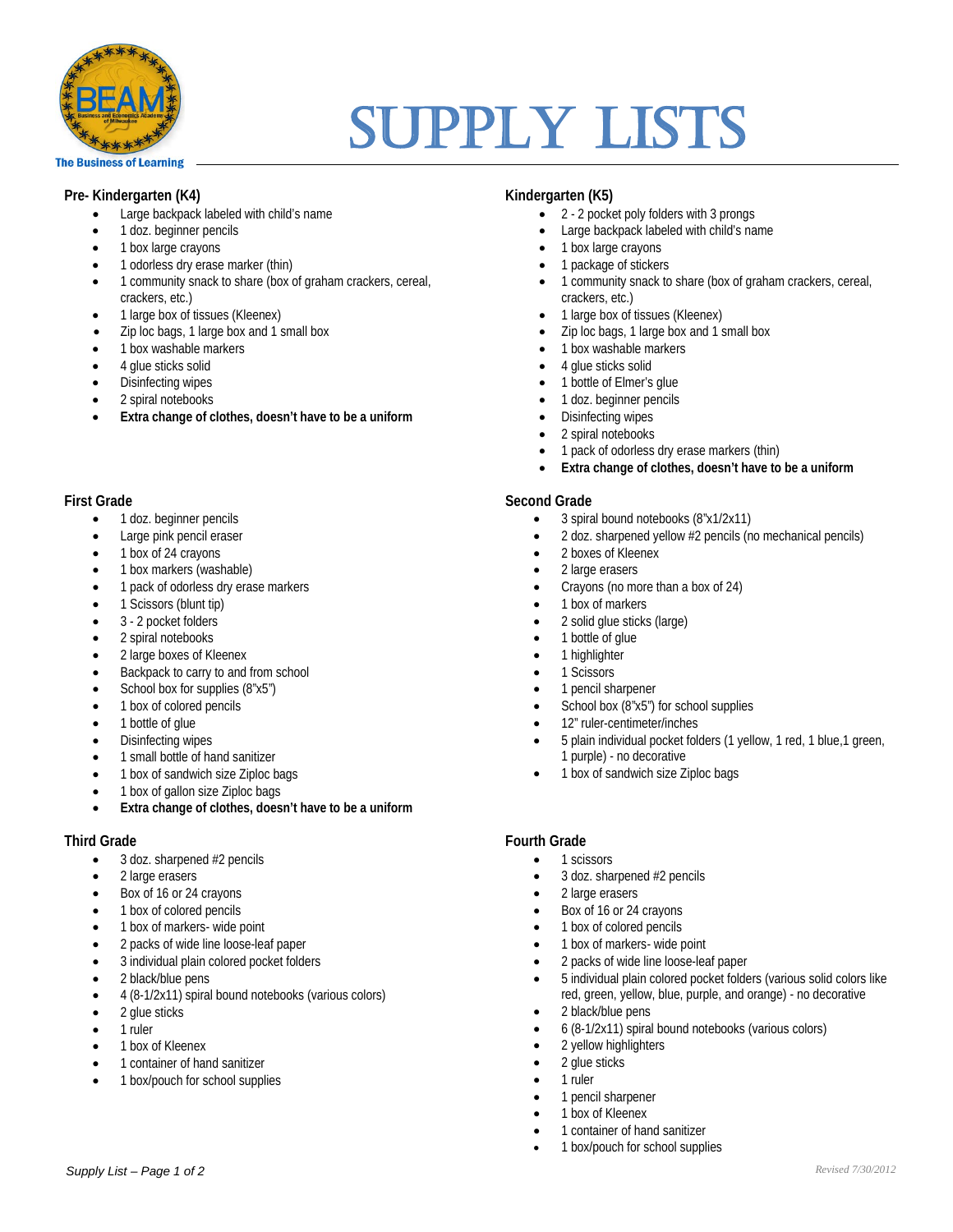

# **SUPPLY LISTS**

#### **Fifth Grade**

- 3 doz. sharpened #2 pencils
- 2 large erasers
- 2 packs of wide line loose-leaf paper
- 6 individual plain colored pocket folders (various solid colors like red, green, yellow, blue, purple, and orange) - no decorative
- 2 packages of black/blue pens
- 6 (8-1/2x11) spiral bound notebooks (various colors)
- 2 vellow highlighters
- 2 glue sticks
- 1 box of Kleenex
- box/pouch for school supplies

#### **Seventh Grade**

- 16 1-subject spiral notebooks (various solid colors like red, green, yellow, blue, purple, and orange) - no decorative
- 16 individual plain colored pocket folders (various solid colors like red, green, yellow, blue, purple, and orange) - no decorative
- 1 3" binder for all notebooks
- A large supply of loose leaf paper to last entire school year
- 1 pad of graph paper
- 1 package of black or blue erasable pens
- 1 box of colored pencils
- 3 doz. sharpened #2 pencils
- 1 Compass (for home)
- 1 Protractor (for home)
- 1 12 inch ruler with metric divisions
- 2 large boxes of facial tissue

#### **Sixth Grade**

- 3 doz. sharpened #2 pencils
- 1 package of black or blue erasable pens
- 1 package of pencil (pink) erasers
- 1 highlighter
- 2 packs of wide line loose-leaf paper
- 8 individual plain colored pocket folders (various solid colors like red, green, yellow, blue, purple, and orange) - no decorative
- 1 Large box/case for storage (of markers, colored pencils, highlighter, scissors, glue stick)
- 2 Large packages of wide-lined loose-leaf paper (200 sheets or more)
- 1 Pad of graph paper
- 5 wide-lined, single-subject spiral notebooks (70 pages or more for house classes)
- 1 12" ruler with metric division ruler
- 2 large boxes of facial tissue
- 1 container of hand sanitizer
- 1 3" binder for all notebooks (optional)

#### **Eighth Grade**

- 16 1-subject spiral notebooks (various solid colors like red, green, yellow, blue, purple, and orange) - no decorative
- 16 individual plain colored pocket folders (various solid colors like red, green, yellow, blue, purple, and orange) - no decorative
- 1 3" binder for all notebooks
- A large supply of loose leaf paper to last entire school year
- 1 pad of graph paper
- 1 package of black or blue erasable pens
- 1 box of colored pencils
- 3 doz. sharpened #2 pencils
- 1 Compass (for home)
- 1 Protractor (for home)
- 1 12 inch ruler with metric divisions
- 2 large boxes of facial tissue